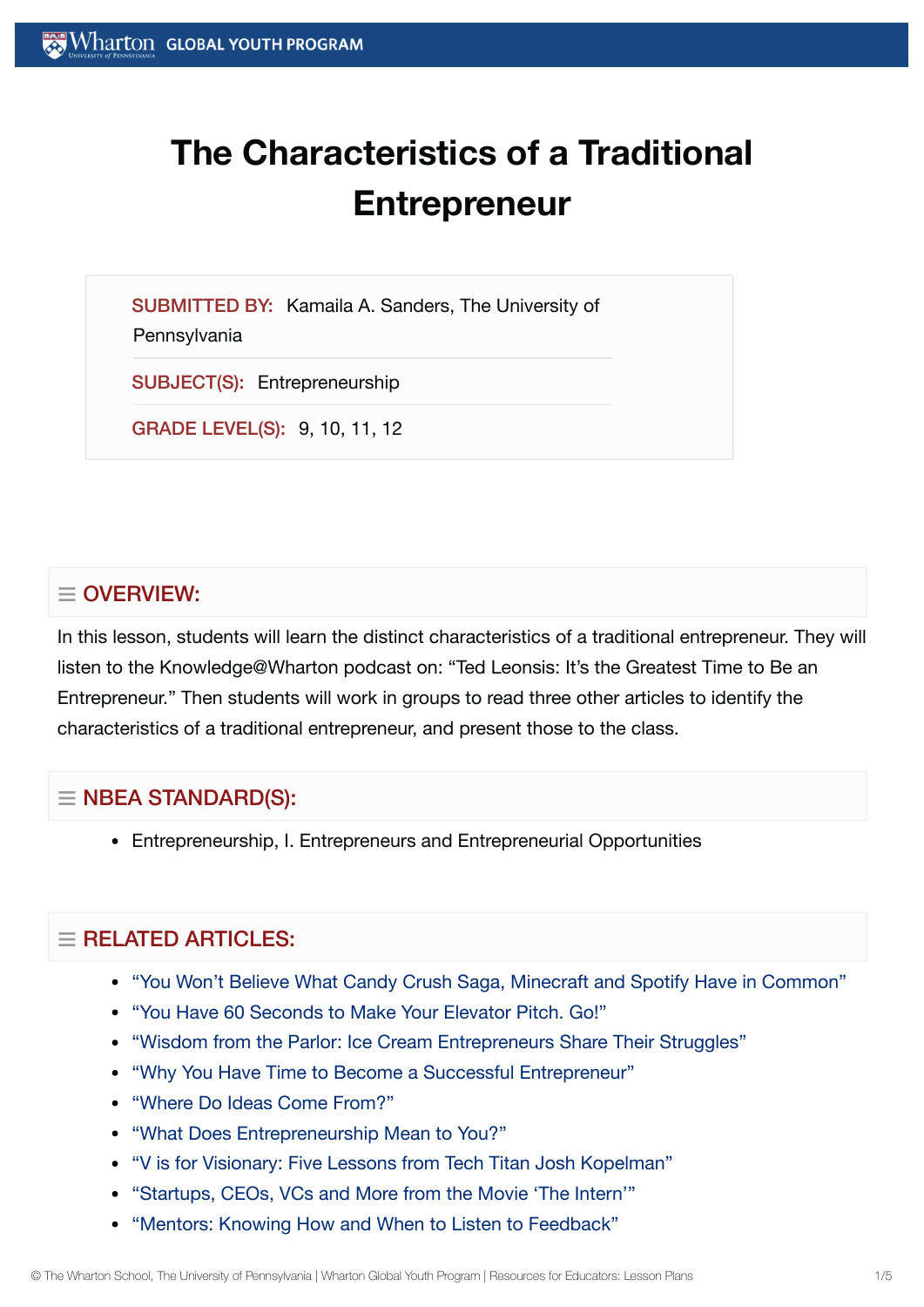# $\mathbb{R}$  Wharton Global Youth Program

- "Mara Steiu Wants You to Learn About [Money and](https://globalyouth.wharton.upenn.edu/articles/learn_about_money/) Then Take Action"
- "Lessons from the 'Board' Room: A Watercraft Maker [Talks Beaches and](https://globalyouth.wharton.upenn.edu/articles/lessons-from-the-board-room-a-watercraft-maker-talks-beaches-and-business/) Business"
- "Is High School Killing Your Creativity? Rajat Bhageria Has a [Remedy for](https://globalyouth.wharton.upenn.edu/articles/is-your-high-school-killing-creativity/) That"
- "How 'Shocking' [Moments Enabled](https://globalyouth.wharton.upenn.edu/articles/shocking-moments-enabled-todays-entrepreneurs/) Today's Space Entrepreneurs"
- "Educator Toolkit: Artificial [Intelligence"](https://globalyouth.wharton.upenn.edu/articles/february-2018-educator-toolkit-artificial-intelligence/)
- "Career Insight: Farrhad [Acidwalla](https://globalyouth.wharton.upenn.edu/articles/career-insight-farrhad-acidwalla-learning-failure-knowing-take-break/) on Learning from Failure and Knowing When to Take a Break"
- ["Business News Flash:](https://globalyouth.wharton.upenn.edu/articles/business-news-flash-unicorns-exist/) Unicorns Do Exist!"
- "Behind the Wheel of Tesla's Model S and Elon [Musk's Endless Innovation"](https://globalyouth.wharton.upenn.edu/articles/behind-wheel-teslas-model-s-elon-musks-endless-innovation/)
- "Behind the Scenes of a [Sneakerhead](https://globalyouth.wharton.upenn.edu/articles/behind-scenes-sneakerhead-startup/) Startup"
- "Advice from Aspiring Women [Entrepreneurs with](https://globalyouth.wharton.upenn.edu/articles/advice-aspiring-women-entrepreneurs/) Three Very Different Products"
- "A Research Project Builds the 'Three C's Model of [Entrepreneurial](https://globalyouth.wharton.upenn.edu/articles/three-cs-model-entrepreneurial-success/) Success'"
- "4 [Questions for](https://globalyouth.wharton.upenn.edu/articles/4-questions-mask-entrepreneur-elvis-zhang/) Gen Z Mask Entrepreneur Elvis Zhang"
- "'FishFlops' Style [Inspires One](https://globalyouth.wharton.upenn.edu/articles/fishflops-style-inspires-one-teen-to-save-her-money-and-pay-it-forward/) Teen to Save Her Money and Pay It Forward"

**Common Core Standard(s):** Technology and new media.

**Objectives/Purposes:** Students will learn the distinct characteristics of a traditional entrepreneur and why now is a great time to be an entrepreneur.

#### **Knowledge@Wharton Articles:**

- "Ted Leonsis: 'It's the Greatest Time to Be an [Entrepreneur'](http://knowledge.wharton.upenn.edu/article.cfm?articleid=1849)" (podcast)
- ["Entrepreneurs Are](http://knowledge.wharton.upenn.edu/10000women/article.cfm?articleid=6033) Serial Risk Takers, Not Gamblers"
- "Toys and Spinning Brushes: How John Osher Found [His Way to](http://knowledge.wharton.upenn.edu/article.cfm?articleid=870) Profits"
- "Garrett Brown: An [Inventive](http://knowledge.wharton.upenn.edu/article.cfm?articleid=1353) Path"
- "How Five Women Put Hard Work and Passion at the Heart of Their [Entrepreneurial](http://knowledge.wharton.upenn.edu/article.cfm?articleid=2637) Ventures"

#### **Other Resources/Materials:**

- Butcher paper
- Permanent markers

#### **Activity:**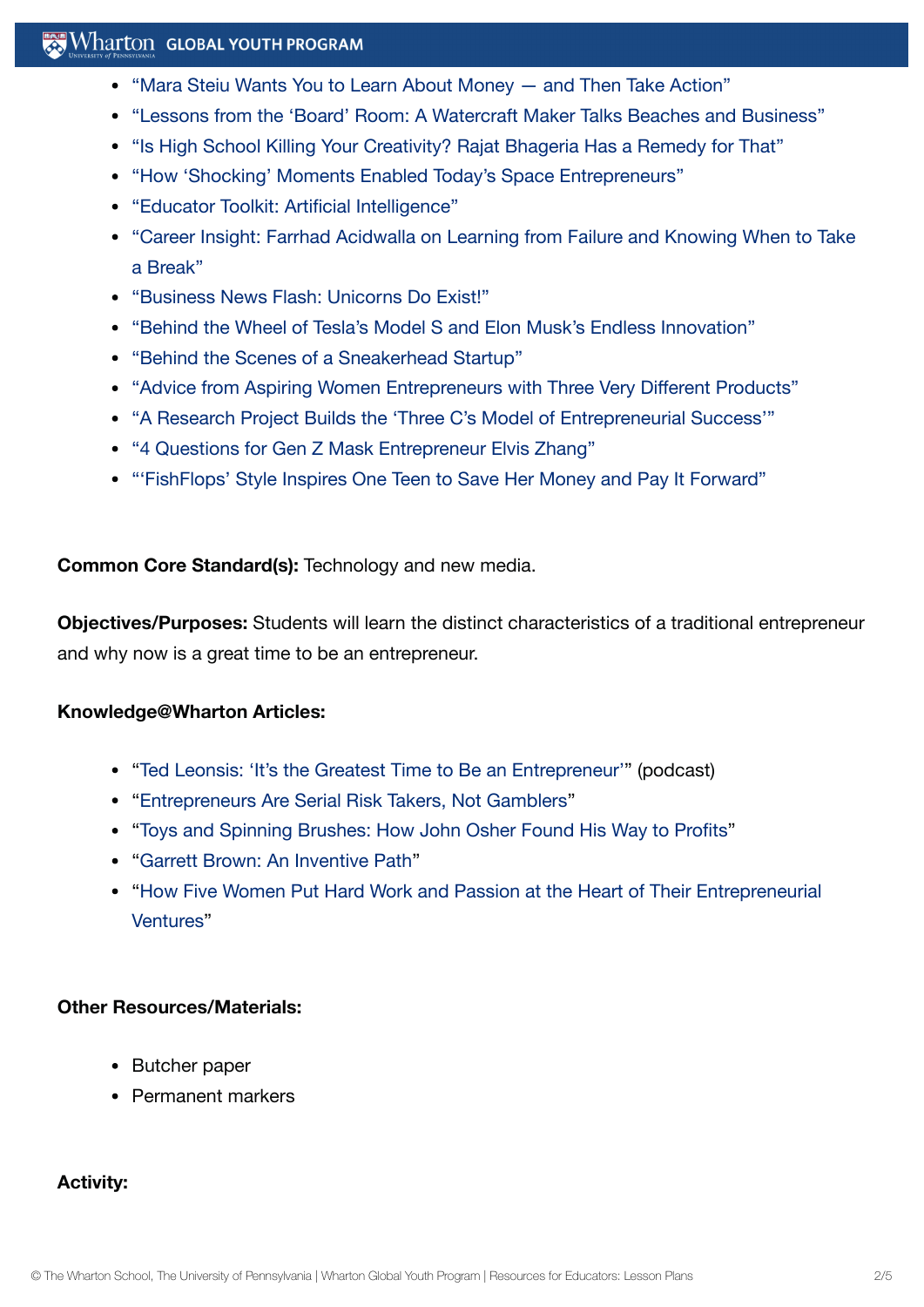## $\mathbb{R}$  Wharton Global Youth Program

1. *(15 mins)* Begin the class by having students listen to the podcast on: "Ted Leonsis: It's the Greatest Time to Be an Entrepreneur." Have students take notes on today's consumer as described in the podcast. Lead a short discussion on the podcast. Ask students why Leonsis thinks that now is a great time to be an entrepreneur? How does he define today's consumer? Do the students agree that, as consumers, they possess these qualities?

Podcast Takeaways:

- The new consumer wants things to be:
	- Better
	- Faster
	- Cheaper
	- Free
	- More control of their applications/content
	- A lot of purchasing power
	- Little leisure time
	- Dual incomes
	- Fewer savings
	- Real estate rich
	- Less cash
	- Busy
	- Family life is fractured
	- Healthier
	- Living longer
	- Looking for help
	- Use the internet more
	- Want more choices in products and services
- Being successful with an online business is about being smart with math and algorithms.
- Pace of business is very fast.
- It's the greatest time to be an entrepreneur.

2. *(10 mins)* Divide students into groups and have them develop a product or service that caters to the consumer you have just described. Have students share their ideas with the class.

3. *(20 mins)* Have students get into four different groups. Assign each group one of these four articles from Knowledge@Wharton: "Entrepreneurs Are Serial Risk Takers, Not Gamblers," "How Five Women Put Hard Work and Passion at the Heart of Their Entrepreneurial Ventures," " Toys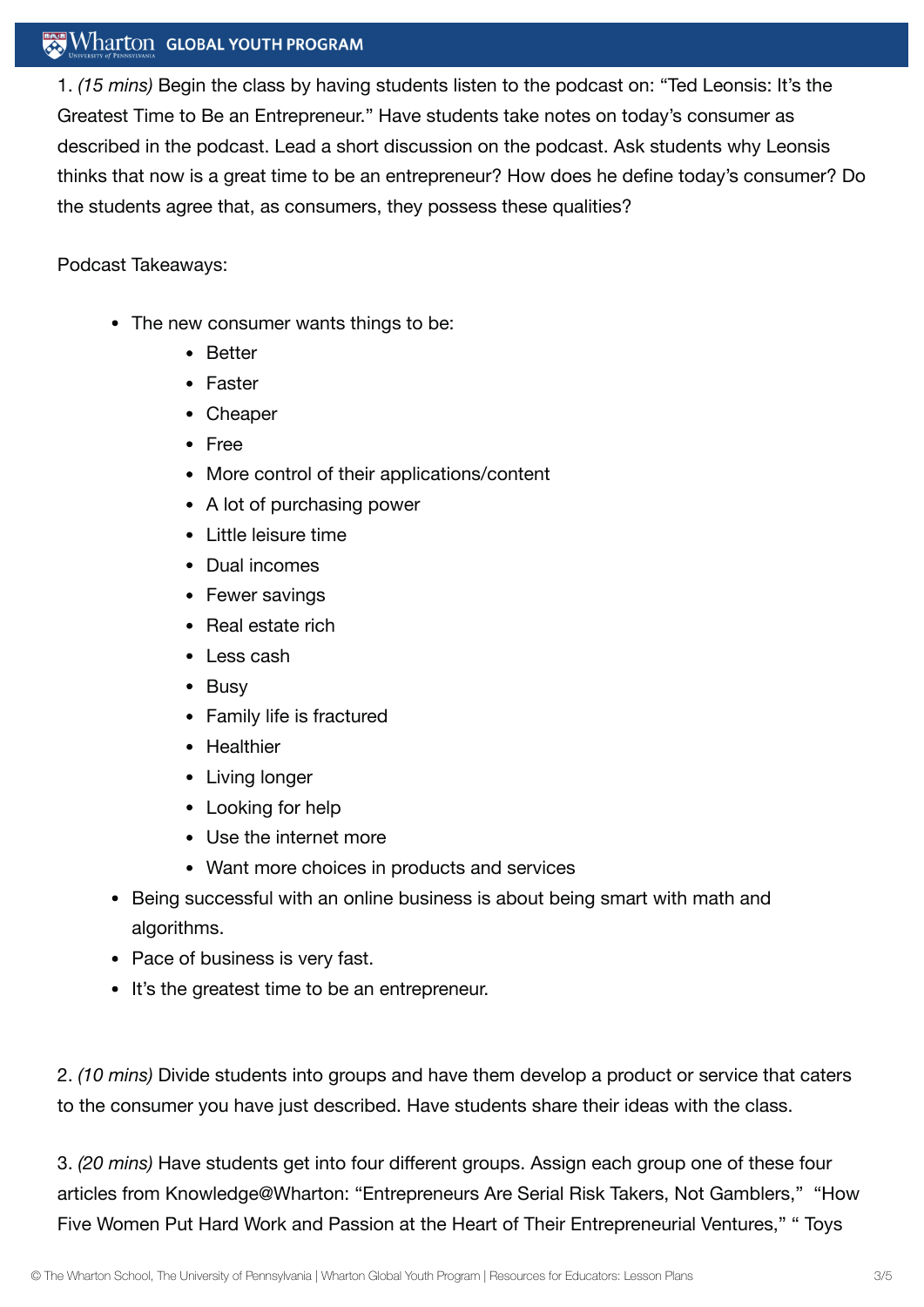# $\mathbb{R}$  Wharton Global Youth Program

and Spinning Brushes: How John Osher Found His Way to Profits," and " Garrett Brown: An Inventive Path." Have each group read their assigned article and summarize and identify the characteristics mentioned in it about traditional entrepreneurs. Have them present their findings to the class.

## "Toys and Spinning Brushes":

- The CEO has rarely worked for anyone else and never looked for a job.
- $\cdot$  Learn skills.
- Don't listen to naysayers.
- Take risks.
- Don't give up.
- Always think up new ideas.

## "Entrepreneurs Are Serial Risk Takers, Not Gamblers"

- Entrepreneurs are not gamblers.
- Entrepreneurs know when to take risks, whether to try again, or cut their losses and move on.
- Anyone has the potential to develop ideas. However, an entrepreneurial-minded person will go one step further to evaluate whether there is an economic opportunity in that idea.
- At the preliminary stage, the goal of an entrepreneur is not to bet the whole farm or risk everything on the idea. The goal should be to limit losses and maximize the human and financial capital utilization so that the entrepreneur can recover quickly to fine-tune the idea or work on a new one."
- A true entrepreneur realizes the advantages of learning faster and reducing the cost of errors, and has a knack for making quick decisions on market positioning, market entry and market exit.
- Entrepreneurial ideas are also context and time specific.
- The bottom line, stressed Phan, is for entrepreneurs to give themselves sufficient time and opportunities to succeed. He cited the story of the Starbucks founder who showed his business plan to some 300 potential investors before he was able to raise the funding he needed.

#### "How Five Women Put Hard Work and Passion at the Heart of Their Entrepreneurial Ventures"